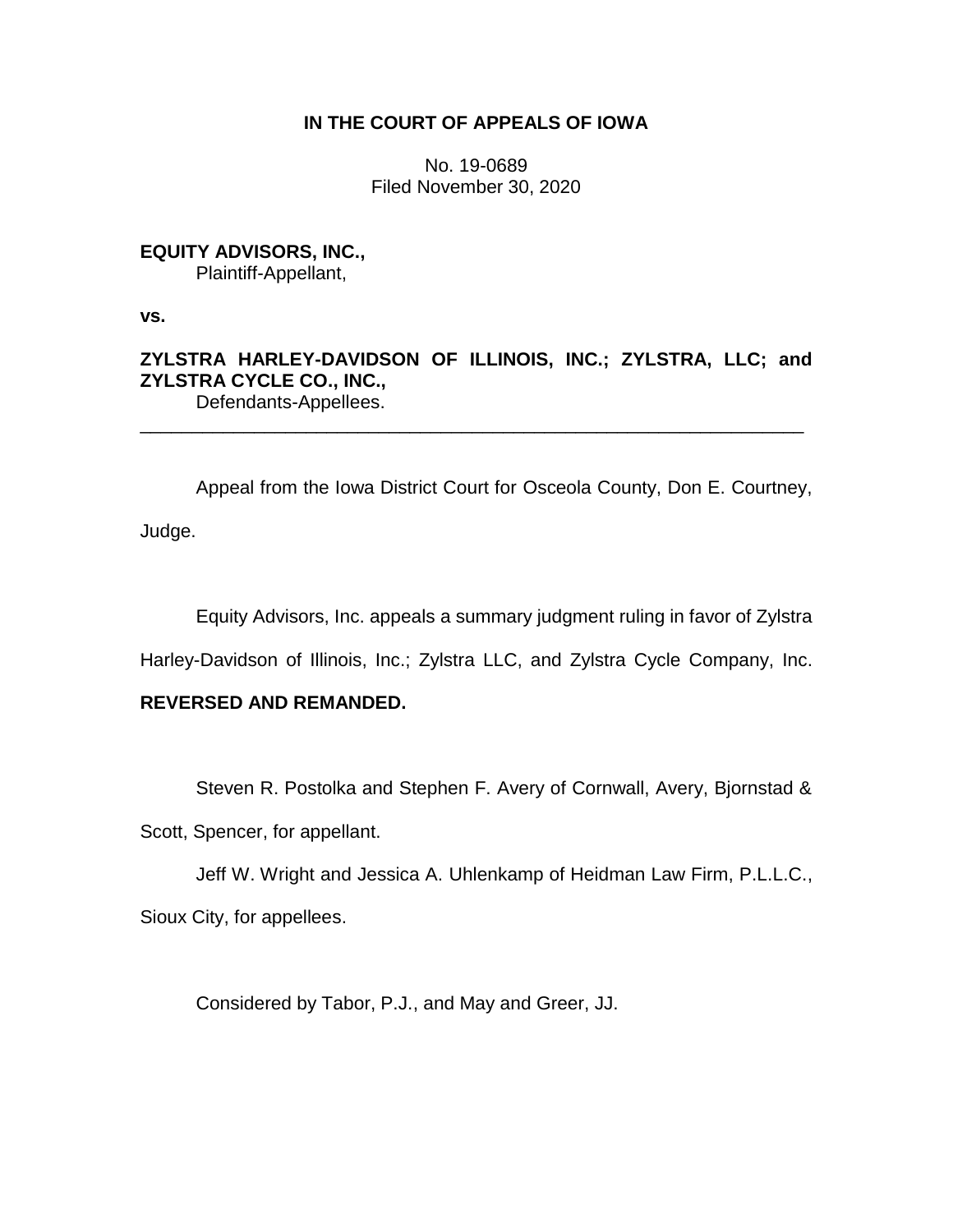### **MAY, Judge.**

Equity Advisors, Inc. (Equity) appeals a summary judgment ruling in favor of Zylstra Harley-Davidson of Illinois, Inc.; Zylstra, LLC; and Zylstra Cycle Company, Inc. (collectively "Zylstra"). Equity claims the district court misapplied Illinois law when it concluded Equity's alleged contract with Zylstra was unenforceable. We reverse and remand for further proceedings.

#### **I. Background Facts and Prior Proceedings**

Zylstra owned and operated a Harley-Davidson dealership in St. Charles, Illinois. Equity is a licensed Illinois business broker. In 2010, Zylstra hired Equity to negotiate the sale of the dealership. Equity did so. The sale of the dealership closed in 2011. As part of the consideration for the sale, the buyer provided Zylstra with two promissory notes, one for \$500,000 and another for \$1,000,000.

According to Zylstra, though, the buyer stopped making payments in August 2015. So Zylstra sought to accelerate the notes. The buyer initially offered \$975,000 to pay off roughly \$1.3 million in outstanding debt. So Zylstra and Equity discussed an arrangement through which Equity would help negotiate a higher payoff amount. Among other things, Zylstra and Equity discussed the "success fee" Equity could receive for its help in resolving the matter. But they never signed a written agreement. Even so, Equity began negotiating on behalf of Zylstra.

But then Zylstra informed Equity it had retained an attorney to negotiate on its behalf. And Zylstra directed Equity to stop negotiating. Ultimately, Zylstra's attorney successfully negotiated an accelerated payoff of the notes.

Then Zylstra refused to pay Equity for its negotiating services. In response, Equity brought this action against Zylstra.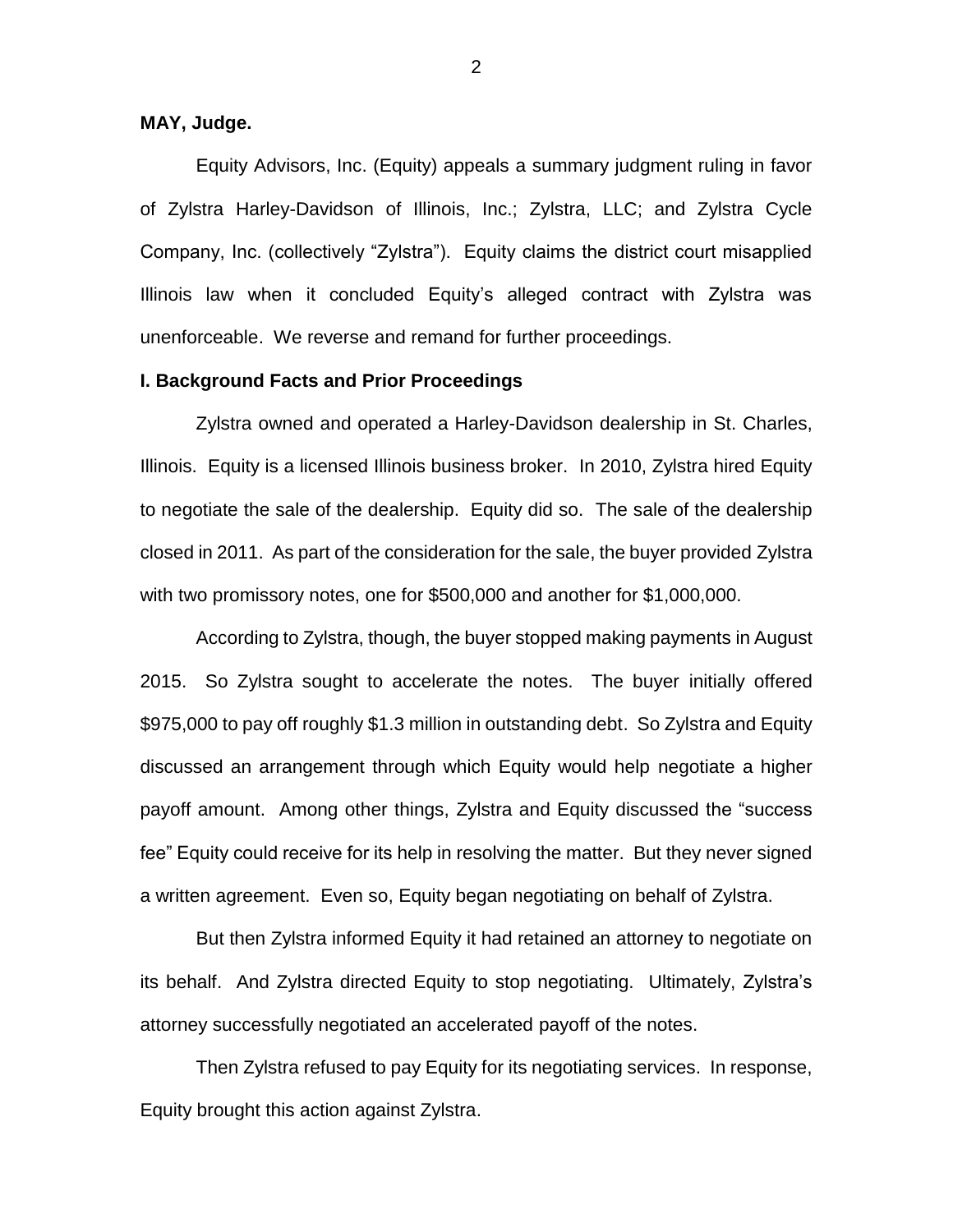Zylstra filed a motion for summary judgment. Zylstra claimed the Illinois Business Brokers Act required any contract between Zylstra and Equity to be "in writing and signed." And there had been no signed agreement concerning Equity's 2015 services. So, Zylstra contended, Equity could recover no payment.

Equity resisted. Although Equity agreed that Illinois law applied, Equity contended the Illinois Business Brokers Act did not apply to its 2015 services because *those* services did not involve the sale of a business. Instead, Equity argued, it was only negotiating an early payoff of promissory notes.

The district court accepted the parties' agreement that Illinois law applied. And the court agreed with Zylstra that the Illinois Business Brokers Act applied to the parties' 2015 dealings. The court also agreed with Zylstra that, because there was no written and signed instrument, Equity could not prove an enforceable contract. So the court granted Zylstra's motion for summary judgment.

Equity now appeals.

#### **II. Scope and Standard of Review**

"We review a district court's summary judgment ruling 'for correction of errors at law.'" *Bandstra v. Covenant Reformed Church*, 913 N.W.2d 19, 36 (Iowa 2018) (quoting *Walderbach v. Archdiocese of Dubuque, Inc.*, 730 N.W.2d 198, 199 (Iowa 2007)). Summary judgment is proper if the record shows "that there is no genuine issue as to any material fact and that the moving party is entitled to a judgment as a matter of law." Iowa R. Civ. P. 1.981(3).

"We review the evidence in the light most favorable to the nonmoving party." *Stevens v. Iowa Newspapers, Inc.*, 728 N.W.2d 823, 827 (Iowa 2007). But "[a] party resisting a motion for summary judgment cannot rely on the mere assertions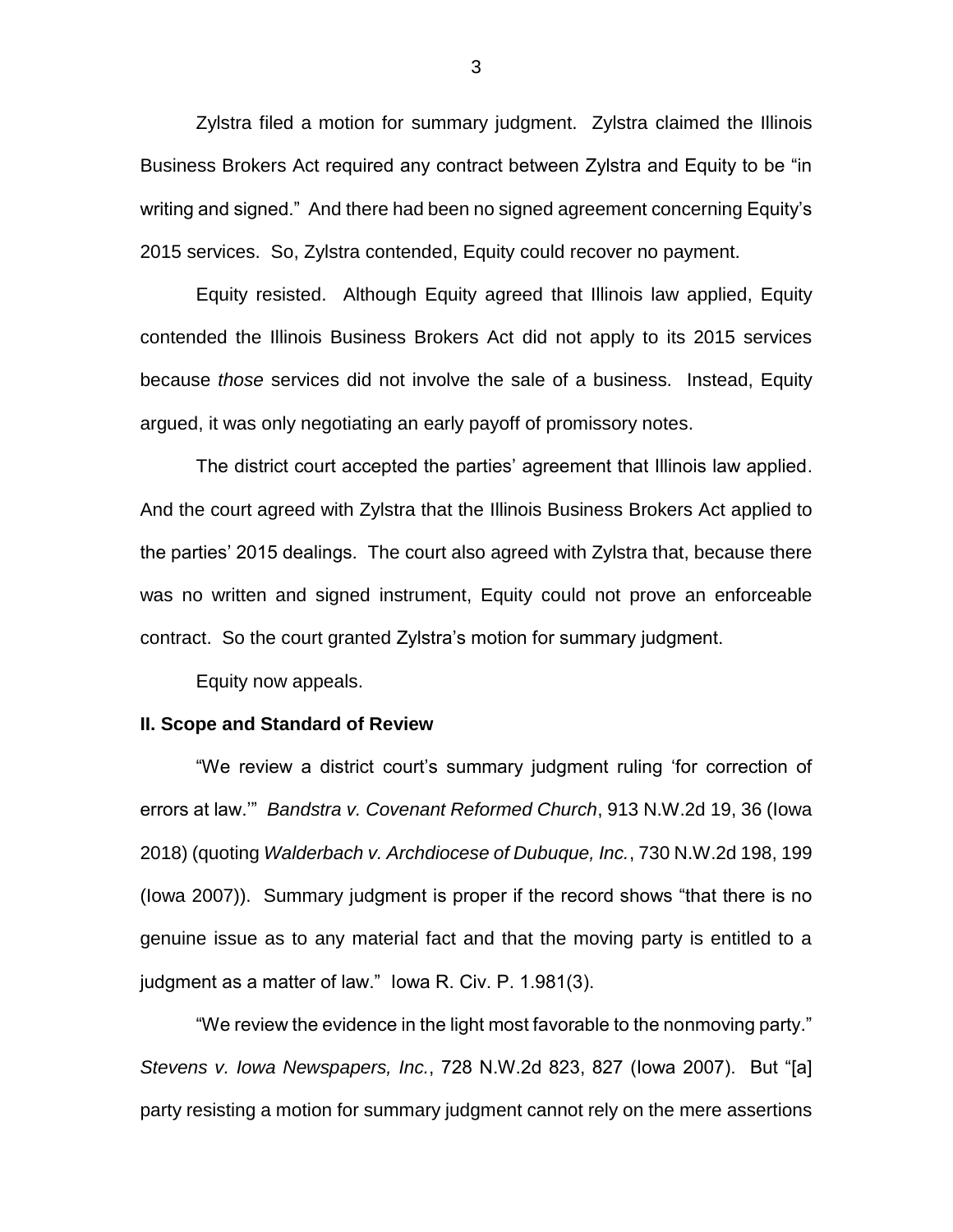in [its] pleadings but must come forward with evidence to demonstrate that a genuine issue of fact is presented." *Id.*

#### **III. Discussion**

Equity contends the district court erred in concluding the Illinois Business Brokers Act (the Act) required summary judgment in Zylstra's favor. *See* 815 Ill. Comp. Stat. 307/10-1 (2016). So our review centers on the Act. It provides, in relevant part: "To be enforceable, every contract *for the services of a business broker* shall be in writing and signed by all contracting parties." 815 Ill. Comp. Stat. 307/10-35 (emphasis added); *see also Sheth v. SAB Tool Supply Co.*, 990 N.E.2d 738, 750 (Ill. App. Ct. 2013) ("A contract for business brokerage services must be in writing and signed by the parties.").

Here, there was no signed contract between the parties. So we must determine whether Equity's alleged contract with Zylstra was a "contract for the services of a business broker." *See* 815 Ill. Comp. Stat. 307/10-35. If so, it was not enforceable.

The Act defines a "business broker" as

any person who is required to register under Section 10-10 of this Act and, in return for a fee, commission, or other compensation:

(1) promises to procure a business for any person or assists any person in procuring a business from any third person;

(2) negotiates, offers, attempts or agrees to negotiate the sale, exchange, or purchase of a business;

(3) buys, sells, offers to buy or sell or otherwise deals in options on businesses;

(4) advertises or represents himself as a business broker;

(5) assists or directs in the procuring of prospects intended to result in the purchase, sale, or exchange of a business;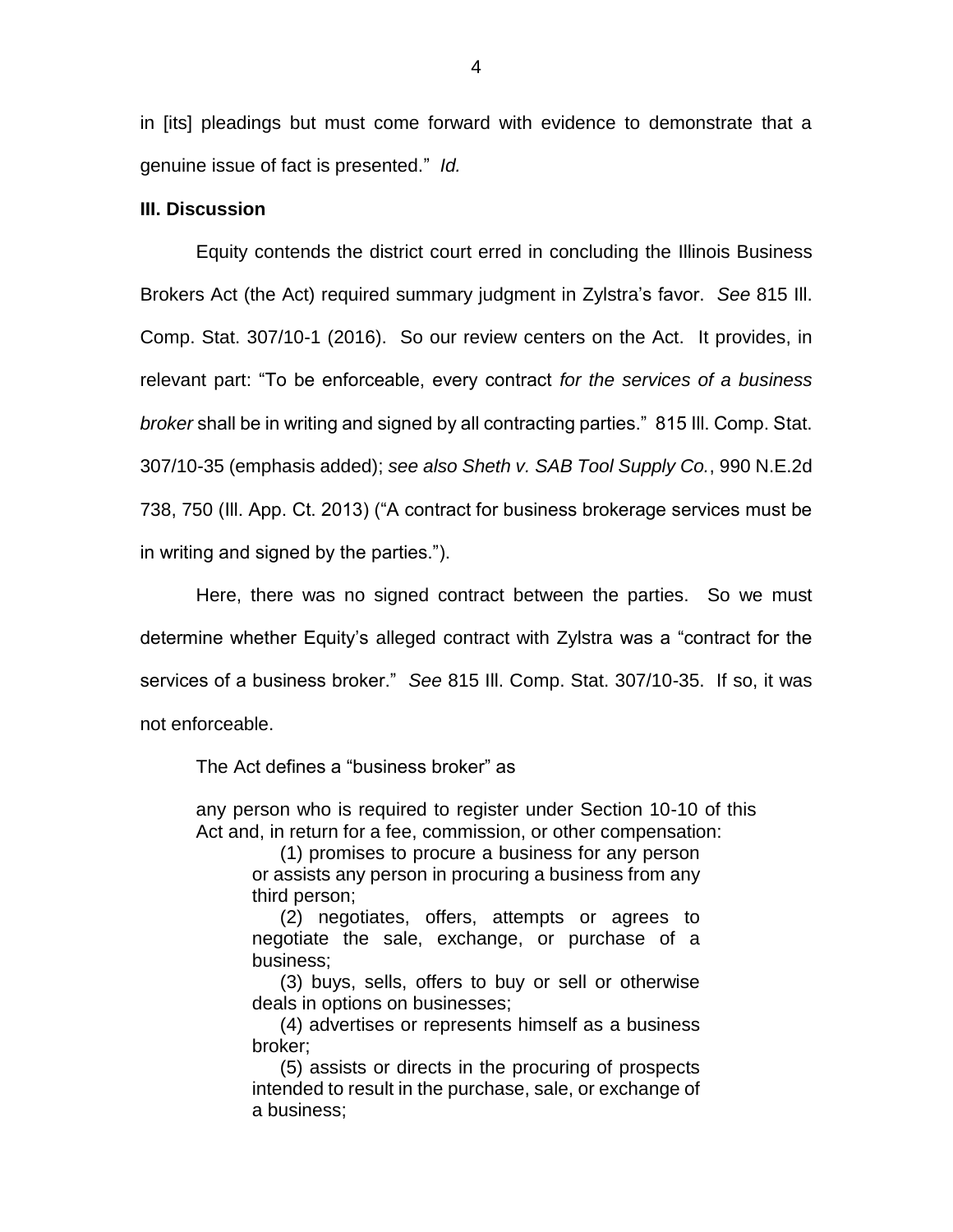(6) offers, promotes, lists or agrees to offer, promote, or list a business for sale, lease, or exchange.

815 Ill. Comp. Stat. 307/10-5.10.

It is undisputed that Equity regularly provides business brokerage services and, therefore, is "required to register under Section 10-10 of [the] Act." *See* 815 Ill. Comp. Stat. 307/10-10 ("Every person engaging in the business of business brokering shall be registered with the Office of the Secretary of State pursuant to the provisions of this Act."). But the fighting issue here is whether, in its 2015 work for Zylstra, Equity was acting as—providing "the services of"—a business broker. *See* 815 Ill. Comp. Stat. 307/10-35. This depends on whether Equity's services were the kind of conduct described in subsections (1)–(6) of the "business broker" definition. *See* 815 Ill. Comp. Stat. 307/10-5.10. And this issue—the parties agree—depends on whether Equity's services in 2015 involved negotiating the sale of a "business."

The Act contains this definition of a "business":

an existing business, goodwill of an existing business, or *any interest therein*, or any one or combination thereof, where the transaction is not a securities transaction involving securities subject to the Illinois Securities Law of 1953, and wherein the sale or exchange of real estate is not the dominant element of the transaction.

815 Ill. Comp. Stat. 307/10-5.15 (emphasis added) (footnote omitted).

Zylstra focuses on the words "any interest therein." Zylstra contends that, through the promissory notes, it retained an "interest" in "an existing business," the St. Charles dealership. So, Zylstra argues, when Equity negotiated payoff of the notes, Equity negotiated the sale of an "interest" in the dealership.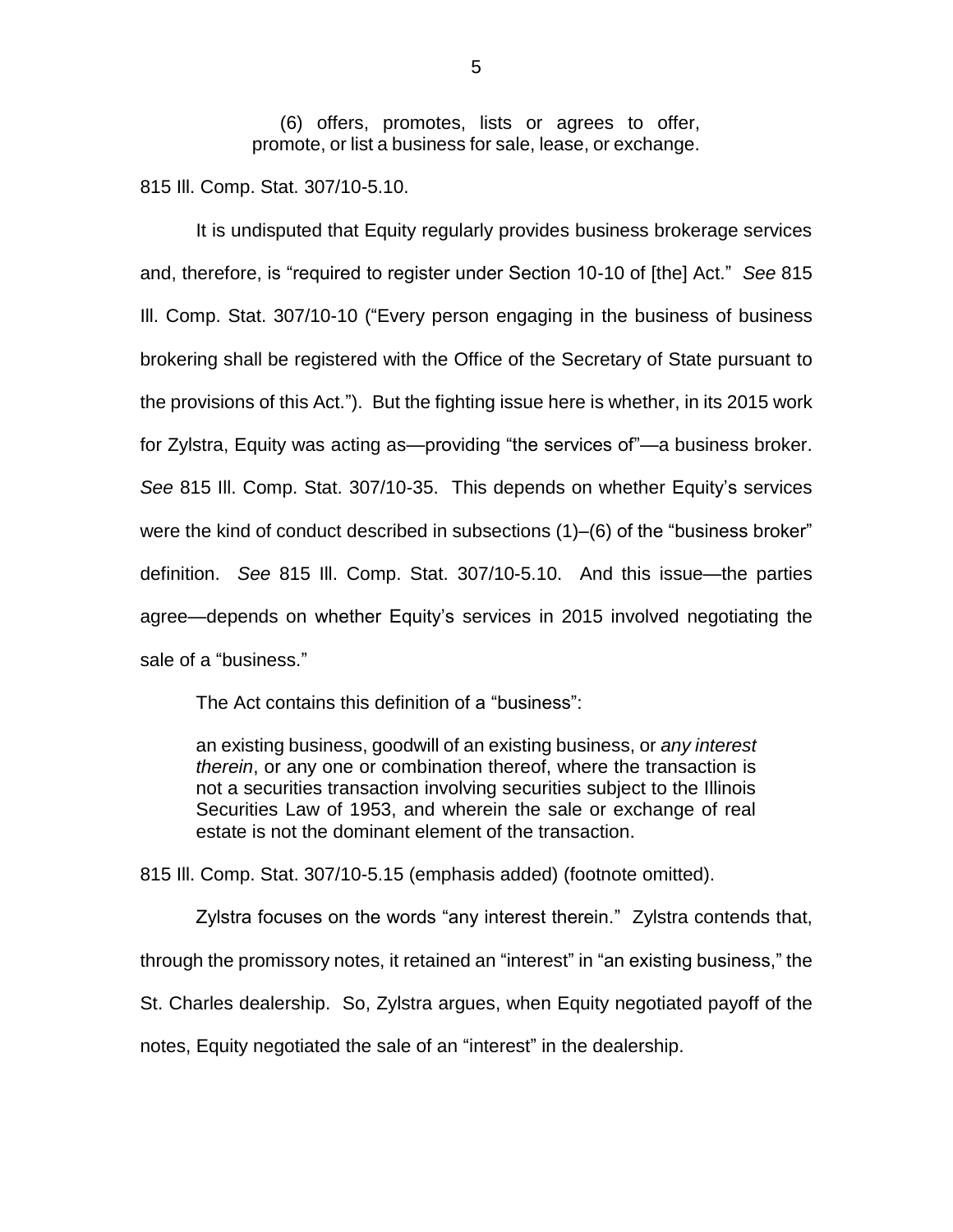Equity disagrees. It argues the sale of the dealership was complete in 2011. So, in Equity's view, Zylstra retained no interest in the dealership. And so, Equity maintains, its efforts to negotiate payoff of the notes could not have involved the sale of any "interest" in the dealership.

Neither the parties, nor we, have found a case that cleanly resolves this dispute. But we agree with Zylstra that "undefined terms" in the Act should "be given their ordinary and popularly understood meanings." *People v. Ward*, 830 N.E.2d 556, 560 (Ill. 2005). And we recognize the "fundamental principle of statutory construction (and, indeed, of language itself) that the meaning of a word cannot be determined in isolation, but must be drawn from the context in which it is used." *Corbett v. Cnty. of Lake*, 104 N.E.3d 389, 396 (Ill. 2017) (quoting *Deal v. United States*, 508 U.S. 129, 132 (1993)).

Applying these principles here, we do not think the 2015 payoff of the promissory notes involved a sale of any interest in the dealership. Certainly we agree with Zylstra that "interest" means different things in different contexts. *See Cadena Comercial USA Corp. v. Tex. Alcoholic Beverage Comm'n*, 518 S.W.3d 318, 328 (Tex. 2017) ("Thus, when interpreting broad, context-sensitive terms such as 'interest,' we must be sensitive to the context.").<sup>1</sup> Here, context requires us to decide what "interest"—if any—in the dealership could have been *sold* by Zylstra

 $\overline{a}$ 

<sup>&</sup>lt;sup>1</sup> For example, as Zylstra points out, "interest" could mean "any aggregation of rights, privileges, powers[,] and immunities." Or it could mean the rate of return the "interest" rate—on a savings account. Or it could mean something like attention, as in this sentence: "Before DeAndre's death, . . . his biological father[] showed little interest in his son." *Rainey v. Chever*, 527 U.S. 1044, 1044 (1999) (Thomas, J., dissenting). The meaning *depends* on the context. *See* Antonin Scalia & Bryan A. Garner, *Reading Law: The Interpretation of Legal Texts* 167 (2012) ("Context is a primary determinant of meaning.").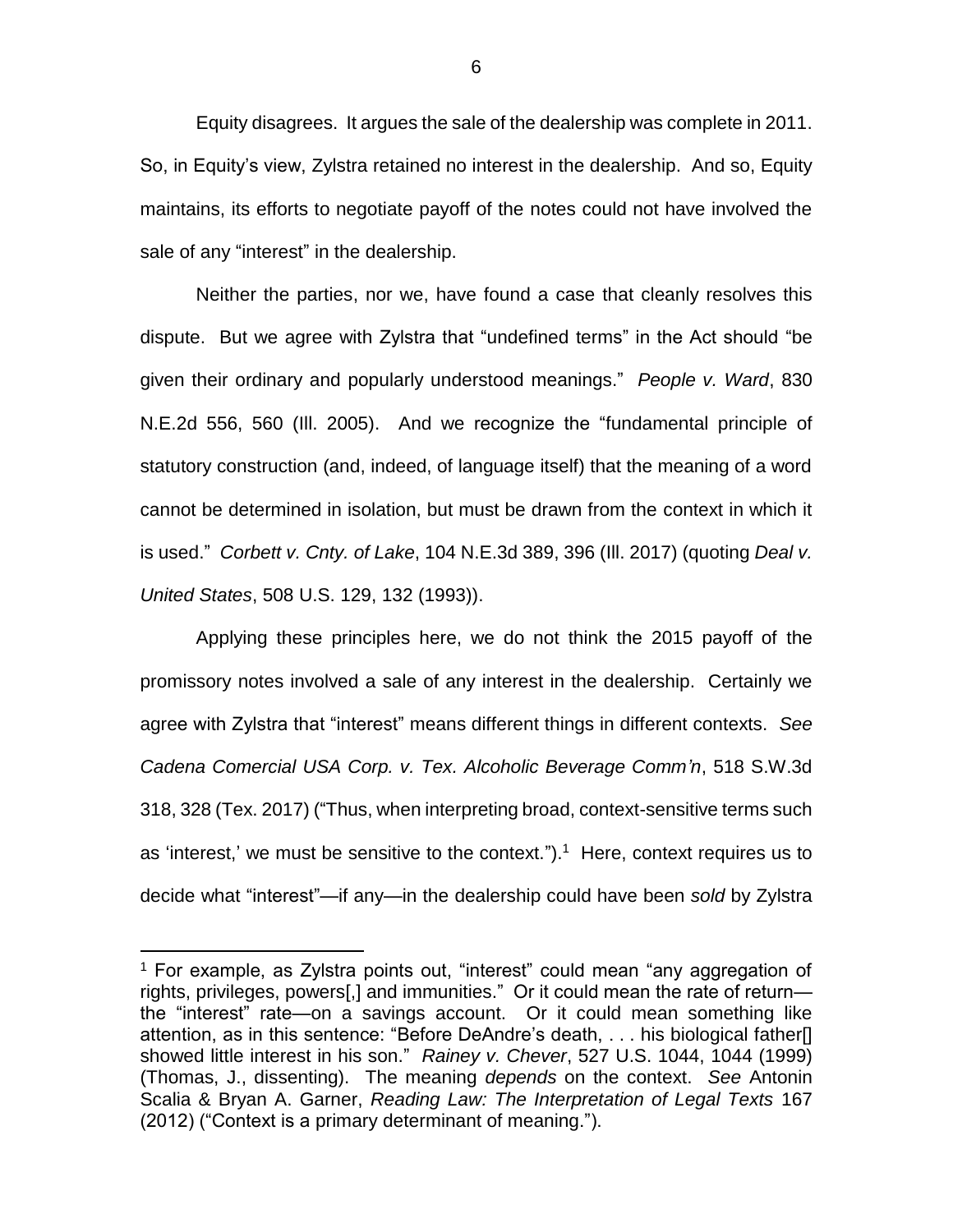in 2015. A "sale" involves a transfer of *property* in return for payment. *See Sale*, Merriam-Webster, https://www.merriam-webster.com/diction ary/sale (defining "sale" as "the act of selling," "*specifically*: the transfer of ownership of and title to property from one person to another for a price").  $2$  So, if the 2015 payoff involved the sale of an interest in the dealership, the payoff must have involved a transfer of some *property* interest in the dealership. But it did not. Zylstra had already sold the dealership back in  $2011.^3$  By 2015, Zylstra had no

 $\overline{a}$ 

<sup>&</sup>lt;sup>2</sup> Many cases recognize that "[a] sale, in the ordinary sense of the word, is a transfer of property for a fixed price in money or its equivalent." *Comm'r v. Brown*, 380 U.S. 563, 571 (1965) (quoting *Iowa v. McFarland*, 110 U.S. 471, 478 (1884)); *see also Rochlis v. United States*, 146 Fed. Cl. 743, 794 (2020) ("When interpreting the Internal Revenue Code, 'the term "sale" is given its ordinary meaning and is generally defined as a transfer of property for money or a promise to pay money.'" (citation omitted)); *Erie Ins. Co. v. Amazon.com, Inc.*, 925 F.3d 135, 141 (4th Cir. 2019) ("And the ordinary meaning of 'seller' is 'one that offers [property] for sale,' with 'sale' defined as 'the transfer of ownership of and the title to property from one person to another for a price.'" (alteration in original) (citation omitted)); *Julian v. Dep't of Revenue*, 118 P.3d 798, 801 (Or. 2005) ("A sale, in the ordinary sense of the word, is a transfer of property for a fixed price in money or its equivalent." (citation omitted)).

We raise two side notes. First, although not relevant here, the ordinary meaning of "sale" can also encompass *agreements to* transfer property. *Levit v. Bowers*, 119 N.E.2d 536, 538 (Ill. App. Ct. 1954) ("The word 'sale' means generally the actual transfer from a seller to a purchaser. It is often used, however, to signify the conclusion of negotiations even though final transfer has not been made."). Either way, though, a transfer of property must be contemplated.

Second, as Zylstra points out, regulations under the Act state: "'Sale or Sell' means every contract or agreement of sale, contract to sell, or the disposition of a business or interest in a business for value." Ill. Admin. Code tit. 14, § 140.51(a). For present purposes, we see no conflict between this regulation and the ordinary meaning of "sale" as explained above.

 $3$  This particular fact—that Zylstra sold the dealership in 2011—is central to our resolution of this case. But Zylstra adamantly disputes the point. Zylstra claims that "Equity['s] . . . contention that the sale was completed in 2011 *is simply wrong*." (Emphasis added.) Yet, in a December 2017 statement of undisputed facts, Zylstra stated "[t]he sale of the St. Charles [d]ealership finally closed in 2011 for \$11.5 million." And in a March 2019 statement of undisputed facts, Zylstra referred to "the 2011 [s]ale" of the dealership and noted the dealership "was sold" in May 2011.